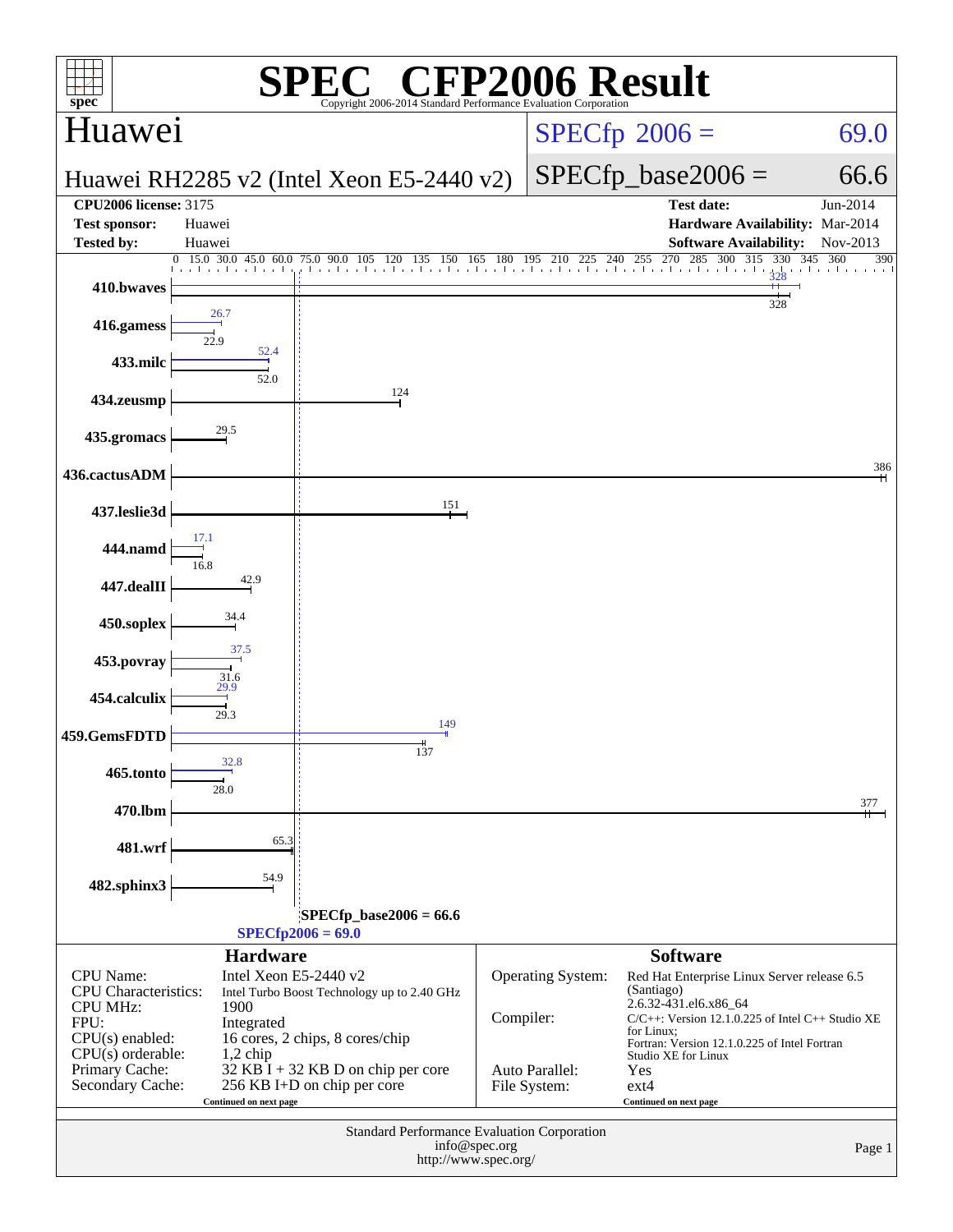

#### Huawei

### $SPECfp2006 = 69.0$  $SPECfp2006 = 69.0$

Huawei RH2285 v2 (Intel Xeon E5-2440 v2)

 $SPECfp\_base2006 = 66.6$ 

#### **[CPU2006 license:](http://www.spec.org/auto/cpu2006/Docs/result-fields.html#CPU2006license)** 3175 **[Test date:](http://www.spec.org/auto/cpu2006/Docs/result-fields.html#Testdate)** Jun-2014 **[Test sponsor:](http://www.spec.org/auto/cpu2006/Docs/result-fields.html#Testsponsor)** Huawei **[Hardware Availability:](http://www.spec.org/auto/cpu2006/Docs/result-fields.html#HardwareAvailability)** Mar-2014 **[Tested by:](http://www.spec.org/auto/cpu2006/Docs/result-fields.html#Testedby)** Huawei **[Software Availability:](http://www.spec.org/auto/cpu2006/Docs/result-fields.html#SoftwareAvailability)** Nov-2013 [L3 Cache:](http://www.spec.org/auto/cpu2006/Docs/result-fields.html#L3Cache) 20 MB I+D on chip per chip<br>Other Cache: None [Other Cache:](http://www.spec.org/auto/cpu2006/Docs/result-fields.html#OtherCache) [Memory:](http://www.spec.org/auto/cpu2006/Docs/result-fields.html#Memory) 96 GB (12 x 8 GB 2Rx4 PC3-12800R-11, ECC) [Disk Subsystem:](http://www.spec.org/auto/cpu2006/Docs/result-fields.html#DiskSubsystem) 1 x 300 GB SAS, 10000 RPM [Other Hardware:](http://www.spec.org/auto/cpu2006/Docs/result-fields.html#OtherHardware) None [System State:](http://www.spec.org/auto/cpu2006/Docs/result-fields.html#SystemState) Run level 3 (multi-user)<br>Base Pointers: 64-bit [Base Pointers:](http://www.spec.org/auto/cpu2006/Docs/result-fields.html#BasePointers) 64-bit<br>Peak Pointers: 32/64-bit [Peak Pointers:](http://www.spec.org/auto/cpu2006/Docs/result-fields.html#PeakPointers) [Other Software:](http://www.spec.org/auto/cpu2006/Docs/result-fields.html#OtherSoftware) None

| <b>Results Table</b> |                                                                                                          |              |                |       |                |       |                |              |                |              |                |              |
|----------------------|----------------------------------------------------------------------------------------------------------|--------------|----------------|-------|----------------|-------|----------------|--------------|----------------|--------------|----------------|--------------|
|                      |                                                                                                          | <b>Peak</b>  |                |       |                |       |                |              |                |              |                |              |
| <b>Benchmark</b>     | <b>Seconds</b>                                                                                           | <b>Ratio</b> | <b>Seconds</b> | Ratio | <b>Seconds</b> | Ratio | <b>Seconds</b> | <b>Ratio</b> | <b>Seconds</b> | <b>Ratio</b> | <b>Seconds</b> | <b>Ratio</b> |
| 410.bwayes           | 40.6                                                                                                     | 334          | 41.4           | 328   | 41.4           | 328   | 40.0           | 339          | 41.8           | 325          | 41.4           | <u>328</u>   |
| 416.gamess           | 855                                                                                                      | 22.9         | 857            | 22.8  | 855            | 22.9  | 734            | 26.7         | 733            | 26.7         | 734            | 26.7         |
| $433$ .milc          | 177                                                                                                      | 52.0         | 176            | 52.0  | 177            | 52.0  | <u>175</u>     | 52.4         | 175            | 52.4         | 175            | 52.4         |
| 434.zeusmp           | 73.4                                                                                                     | 124          | 73.6           | 124   | 73.8           | 123   | 73.4           | 124          | 73.6           | 124          | 73.8           | 123          |
| 435.gromacs          | 242                                                                                                      | 29.5         | 242            | 29.5  | 242            | 29.5  | 242            | 29.5         | 242            | 29.5         | 242            | 29.5         |
| 436.cactusADM        | 31.1                                                                                                     | 384          | 30.9           | 386   | 30.9           | 386   | 31.1           | 384          | 30.9           | 386          | 30.9           | 386          |
| 437.leslie3d         | 62.2                                                                                                     | 151          | 58.8           | 160   | 62.4           | 151   | 62.2           | 151          | 58.8           | 160          | 62.4           | 151          |
| 444.namd             | 478                                                                                                      | 16.8         | 478            | 16.8  | 478            | 16.8  | 470            | 17.1         | 470            | 17.1         | 470            | 17.1         |
| 447.dealII           | 266                                                                                                      | 43.0         | 266            | 42.9  | 267            | 42.9  | 266            | 43.0         | 266            | 42.9         | 267            | 42.9         |
| $450$ .soplex        | 242                                                                                                      | 34.4         | 242            | 34.4  | 242            | 34.4  | 242            | 34.4         | 242            | 34.4         | 242            | 34.4         |
| 453.povray           | 168                                                                                                      | 31.6         | 168            | 31.6  | 166            | 32.1  | 142            | 37.5         | 142            | 37.5         | 142            | 37.4         |
| 454.calculix         | 282                                                                                                      | 29.3         | 282            | 29.3  | 282            | 29.2  | 276            | 29.9         | 276            | 29.9         | 276            | 29.9         |
| 459.GemsFDTD         | 78.1                                                                                                     | 136          | 77.5           | 137   | 77.5           | 137   | 71.6           | 148          | 71.2           | 149          | 71.2           | <u> 149</u>  |
| 465.tonto            | 352                                                                                                      | 27.9         | 352            | 28.0  | 351            | 28.0  | 300            | 32.8         | 300            | 32.8         | 303            | 32.4         |
| 470.1bm              | 35.6                                                                                                     | 386          | 36.6           | 375   | 36.4           | 377   | 35.6           | 386          | 36.6           | 375          | 36.4           | 377          |
| 481.wrf              | 172                                                                                                      | 64.8         | 171            | 65.3  | 171            | 65.4  | 172            | 64.8         | 171            | 65.3         | 171            | 65.4         |
| $482$ .sphinx $3$    | 355                                                                                                      | 54.9         | 355            | 54.9  | 356            | 54.7  | 355            | 54.9         | 355            | 54.9         | 356            | 54.7         |
|                      | Results appear in the order in which they were run. Bold underlined text indicates a median measurement. |              |                |       |                |       |                |              |                |              |                |              |

#### **[Operating System Notes](http://www.spec.org/auto/cpu2006/Docs/result-fields.html#OperatingSystemNotes)**

Stack size set to unlimited using "ulimit -s unlimited"

#### **[Platform Notes](http://www.spec.org/auto/cpu2006/Docs/result-fields.html#PlatformNotes)**

 Sysinfo program /spec/config/sysinfo.rev6800 \$Rev: 6800 \$ \$Date:: 2011-10-11 #\$ 6f2ebdff5032aaa42e583f96b07f99d3 running on localhost.localdomain Thu Jun 19 17:58:32 2014

 This section contains SUT (System Under Test) info as seen by some common utilities. To remove or add to this section, see: <http://www.spec.org/cpu2006/Docs/config.html#sysinfo>

 From /proc/cpuinfo model name : Intel(R) Xeon(R) CPU E5-2440 v2 @ 1.90GHz

Continued on next page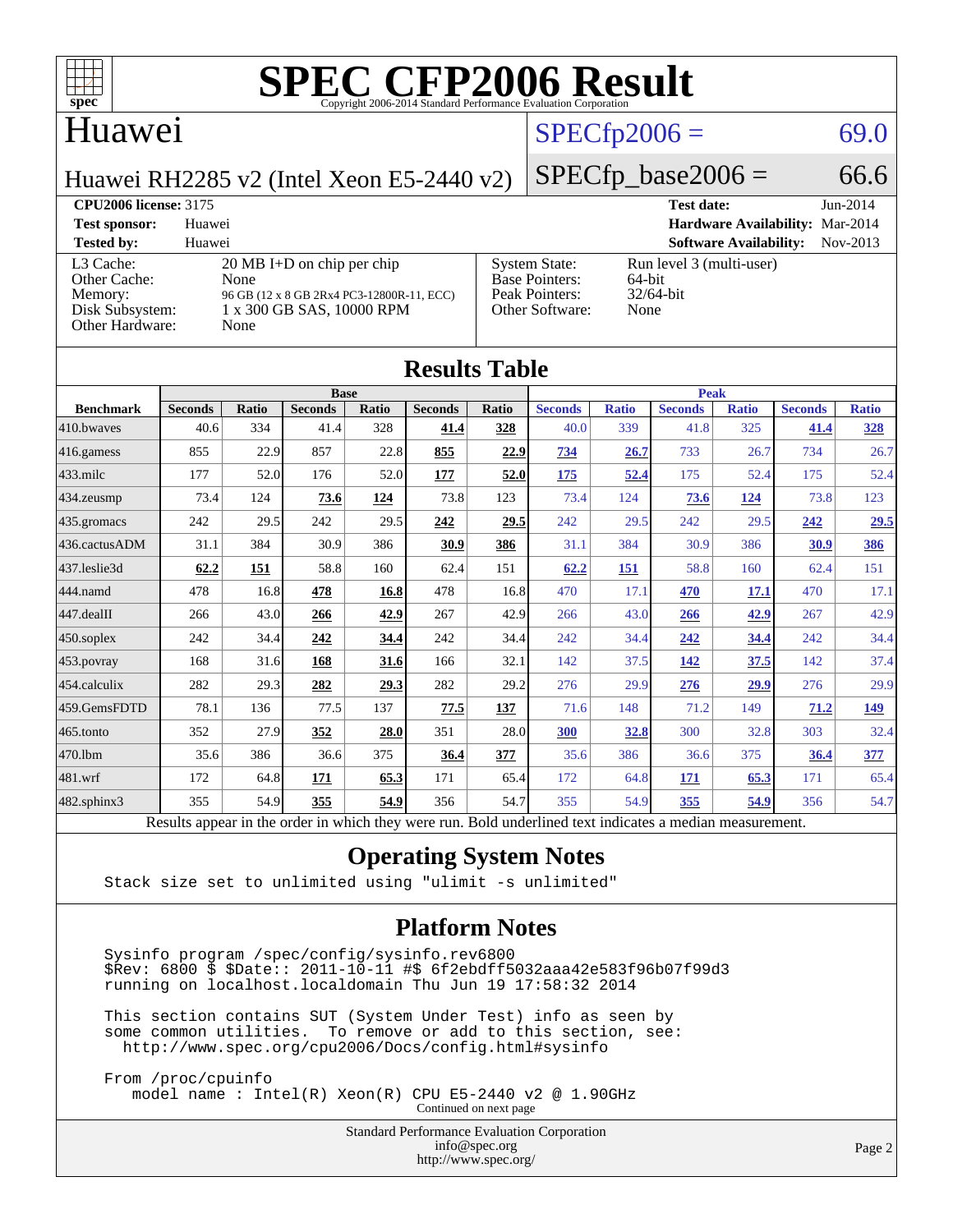

#### Huawei

 $SPECTp2006 = 69.0$ 

Huawei RH2285 v2 (Intel Xeon E5-2440 v2)

**[CPU2006 license:](http://www.spec.org/auto/cpu2006/Docs/result-fields.html#CPU2006license)** 3175 **[Test date:](http://www.spec.org/auto/cpu2006/Docs/result-fields.html#Testdate)** Jun-2014 **[Test sponsor:](http://www.spec.org/auto/cpu2006/Docs/result-fields.html#Testsponsor)** Huawei **[Hardware Availability:](http://www.spec.org/auto/cpu2006/Docs/result-fields.html#HardwareAvailability)** Mar-2014 **[Tested by:](http://www.spec.org/auto/cpu2006/Docs/result-fields.html#Testedby)** Huawei **[Software Availability:](http://www.spec.org/auto/cpu2006/Docs/result-fields.html#SoftwareAvailability)** Nov-2013

 $SPECTp\_base2006 = 66.6$ 

#### **[Platform Notes \(Continued\)](http://www.spec.org/auto/cpu2006/Docs/result-fields.html#PlatformNotes)**

 2 "physical id"s (chips) 16 "processors" cores, siblings (Caution: counting these is hw and system dependent. The following excerpts from /proc/cpuinfo might not be reliable. Use with caution.) cpu cores : 8 siblings : 8 physical 0: cores 0 1 2 3 4 5 6 7 physical 1: cores 0 1 2 3 4 5 6 7 cache size : 20480 KB From /proc/meminfo MemTotal: 99010156 kB HugePages\_Total: 0<br>Hugepagesize: 2048 kB Hugepagesize: /usr/bin/lsb\_release -d Red Hat Enterprise Linux Server release 6.5 (Santiago) From /etc/\*release\* /etc/\*version\* redhat-release: Red Hat Enterprise Linux Server release 6.5 (Santiago) system-release: Red Hat Enterprise Linux Server release 6.5 (Santiago) system-release-cpe: cpe:/o:redhat:enterprise\_linux:6server:ga:server uname -a: Linux localhost.localdomain 2.6.32-431.el6.x86\_64 #1 SMP Sun Nov 10 22:19:54 EST 2013 x86\_64 x86\_64 x86\_64 GNU/Linux run-level 3 Jun 19 10:09 SPEC is set to: /spec<br>Filesystem Type Type Size Used Avail Use% Mounted on<br>ext4 540G 42G 471G 9% / /dev/sda2 ext4 540G 42G 471G 9% / Additional information from dmidecode: Memory: 12x Micron 36JSF1G72PZ-1G6K1 8 GB 1600 MHz 2 rank (End of data from sysinfo program)

#### **[General Notes](http://www.spec.org/auto/cpu2006/Docs/result-fields.html#GeneralNotes)**

Environment variables set by runspec before the start of the run: KMP AFFINITY = "granularity=fine, compact,  $0,1$ " LD\_LIBRARY\_PATH = "/spec/libs/32:/spec/libs/64" OMP NUM THREADS = "16" Binaries compiled on a system with 2 x Xeon X5645 CPU + 16GB memory using RHEL 6.1 Transparent Huge Pages enabled with: echo always > /sys/kernel/mm/redhat\_transparent\_hugepage/enabled Continued on next page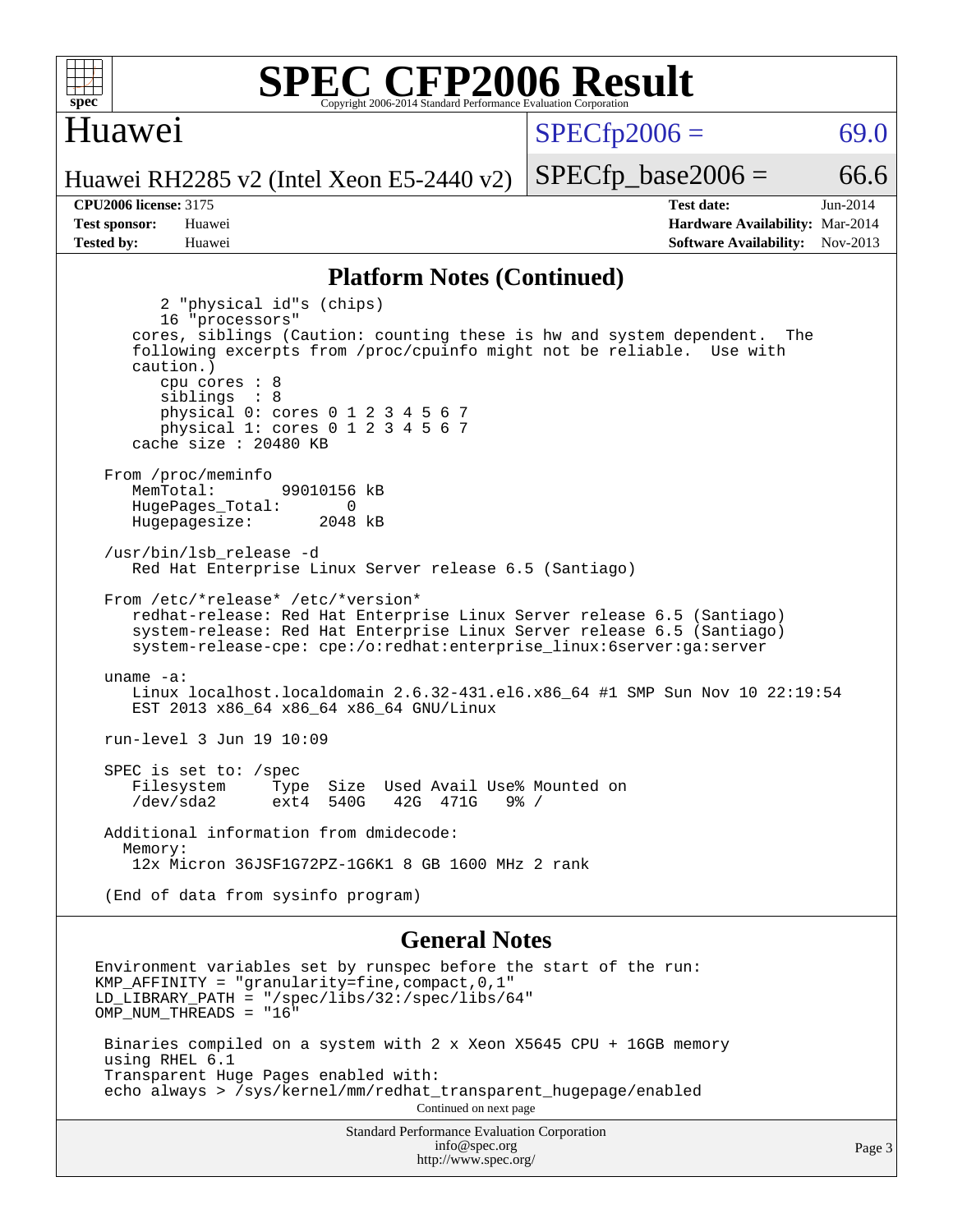

## Huawei

 $SPECfp2006 = 69.0$  $SPECfp2006 = 69.0$ 

Huawei RH2285 v2 (Intel Xeon E5-2440 v2)

**[CPU2006 license:](http://www.spec.org/auto/cpu2006/Docs/result-fields.html#CPU2006license)** 3175 **[Test date:](http://www.spec.org/auto/cpu2006/Docs/result-fields.html#Testdate)** Jun-2014 **[Test sponsor:](http://www.spec.org/auto/cpu2006/Docs/result-fields.html#Testsponsor)** Huawei **[Hardware Availability:](http://www.spec.org/auto/cpu2006/Docs/result-fields.html#HardwareAvailability)** Mar-2014 **[Tested by:](http://www.spec.org/auto/cpu2006/Docs/result-fields.html#Testedby)** Huawei **[Software Availability:](http://www.spec.org/auto/cpu2006/Docs/result-fields.html#SoftwareAvailability)** Nov-2013

 $SPECTp\_base2006 = 66.6$ 

#### **[General Notes \(Continued\)](http://www.spec.org/auto/cpu2006/Docs/result-fields.html#GeneralNotes)**

 The Huawei RH2285H v2 and Huawei RH2285 v2 models are electronically equivalent. The results have been measured on a Huawei RH2285H v2 model.

## **[Base Compiler Invocation](http://www.spec.org/auto/cpu2006/Docs/result-fields.html#BaseCompilerInvocation)**

[C benchmarks](http://www.spec.org/auto/cpu2006/Docs/result-fields.html#Cbenchmarks):

 $\frac{1}{2}$ cc  $-\text{m64}$ 

[C++ benchmarks:](http://www.spec.org/auto/cpu2006/Docs/result-fields.html#CXXbenchmarks) [icpc -m64](http://www.spec.org/cpu2006/results/res2014q3/cpu2006-20140719-30532.flags.html#user_CXXbase_intel_icpc_64bit_bedb90c1146cab66620883ef4f41a67e)

[Fortran benchmarks](http://www.spec.org/auto/cpu2006/Docs/result-fields.html#Fortranbenchmarks): [ifort -m64](http://www.spec.org/cpu2006/results/res2014q3/cpu2006-20140719-30532.flags.html#user_FCbase_intel_ifort_64bit_ee9d0fb25645d0210d97eb0527dcc06e)

[Benchmarks using both Fortran and C](http://www.spec.org/auto/cpu2006/Docs/result-fields.html#BenchmarksusingbothFortranandC): [icc -m64](http://www.spec.org/cpu2006/results/res2014q3/cpu2006-20140719-30532.flags.html#user_CC_FCbase_intel_icc_64bit_0b7121f5ab7cfabee23d88897260401c) [ifort -m64](http://www.spec.org/cpu2006/results/res2014q3/cpu2006-20140719-30532.flags.html#user_CC_FCbase_intel_ifort_64bit_ee9d0fb25645d0210d97eb0527dcc06e)

#### **[Base Portability Flags](http://www.spec.org/auto/cpu2006/Docs/result-fields.html#BasePortabilityFlags)**

| 410.bwaves: -DSPEC CPU LP64                 |                                                                |
|---------------------------------------------|----------------------------------------------------------------|
| 416.gamess: -DSPEC_CPU_LP64                 |                                                                |
| 433.milc: -DSPEC CPU LP64                   |                                                                |
| 434.zeusmp: -DSPEC_CPU_LP64                 |                                                                |
| 435.gromacs: -DSPEC_CPU_LP64 -nofor_main    |                                                                |
| 436.cactusADM: -DSPEC_CPU_LP64 -nofor main  |                                                                |
| 437.leslie3d: -DSPEC CPU LP64               |                                                                |
| 444.namd: -DSPEC CPU LP64                   |                                                                |
| 447.dealII: -DSPEC CPU LP64                 |                                                                |
| 450.soplex: -DSPEC CPU LP64                 |                                                                |
| 453.povray: -DSPEC_CPU_LP64                 |                                                                |
| 454.calculix: - DSPEC CPU LP64 - nofor main |                                                                |
| 459. GemsFDTD: - DSPEC CPU LP64             |                                                                |
| 465.tonto: - DSPEC CPU LP64                 |                                                                |
| 470.1bm: - DSPEC CPU LP64                   |                                                                |
|                                             | 481.wrf: -DSPEC CPU_LP64 -DSPEC_CPU_CASE_FLAG -DSPEC_CPU_LINUX |
| 482.sphinx3: -DSPEC_CPU_LP64                |                                                                |

## **[Base Optimization Flags](http://www.spec.org/auto/cpu2006/Docs/result-fields.html#BaseOptimizationFlags)**

[C benchmarks](http://www.spec.org/auto/cpu2006/Docs/result-fields.html#Cbenchmarks): [-xAVX](http://www.spec.org/cpu2006/results/res2014q3/cpu2006-20140719-30532.flags.html#user_CCbase_f-xAVX) [-ipo](http://www.spec.org/cpu2006/results/res2014q3/cpu2006-20140719-30532.flags.html#user_CCbase_f-ipo) [-O3](http://www.spec.org/cpu2006/results/res2014q3/cpu2006-20140719-30532.flags.html#user_CCbase_f-O3) [-no-prec-div](http://www.spec.org/cpu2006/results/res2014q3/cpu2006-20140719-30532.flags.html#user_CCbase_f-no-prec-div) [-static](http://www.spec.org/cpu2006/results/res2014q3/cpu2006-20140719-30532.flags.html#user_CCbase_f-static) [-parallel](http://www.spec.org/cpu2006/results/res2014q3/cpu2006-20140719-30532.flags.html#user_CCbase_f-parallel) [-opt-prefetch](http://www.spec.org/cpu2006/results/res2014q3/cpu2006-20140719-30532.flags.html#user_CCbase_f-opt-prefetch) [-ansi-alias](http://www.spec.org/cpu2006/results/res2014q3/cpu2006-20140719-30532.flags.html#user_CCbase_f-ansi-alias)

[C++ benchmarks:](http://www.spec.org/auto/cpu2006/Docs/result-fields.html#CXXbenchmarks) [-xAVX](http://www.spec.org/cpu2006/results/res2014q3/cpu2006-20140719-30532.flags.html#user_CXXbase_f-xAVX) [-ipo](http://www.spec.org/cpu2006/results/res2014q3/cpu2006-20140719-30532.flags.html#user_CXXbase_f-ipo) [-O3](http://www.spec.org/cpu2006/results/res2014q3/cpu2006-20140719-30532.flags.html#user_CXXbase_f-O3) [-no-prec-div](http://www.spec.org/cpu2006/results/res2014q3/cpu2006-20140719-30532.flags.html#user_CXXbase_f-no-prec-div) [-static](http://www.spec.org/cpu2006/results/res2014q3/cpu2006-20140719-30532.flags.html#user_CXXbase_f-static) [-opt-prefetch](http://www.spec.org/cpu2006/results/res2014q3/cpu2006-20140719-30532.flags.html#user_CXXbase_f-opt-prefetch) [-ansi-alias](http://www.spec.org/cpu2006/results/res2014q3/cpu2006-20140719-30532.flags.html#user_CXXbase_f-ansi-alias)

Continued on next page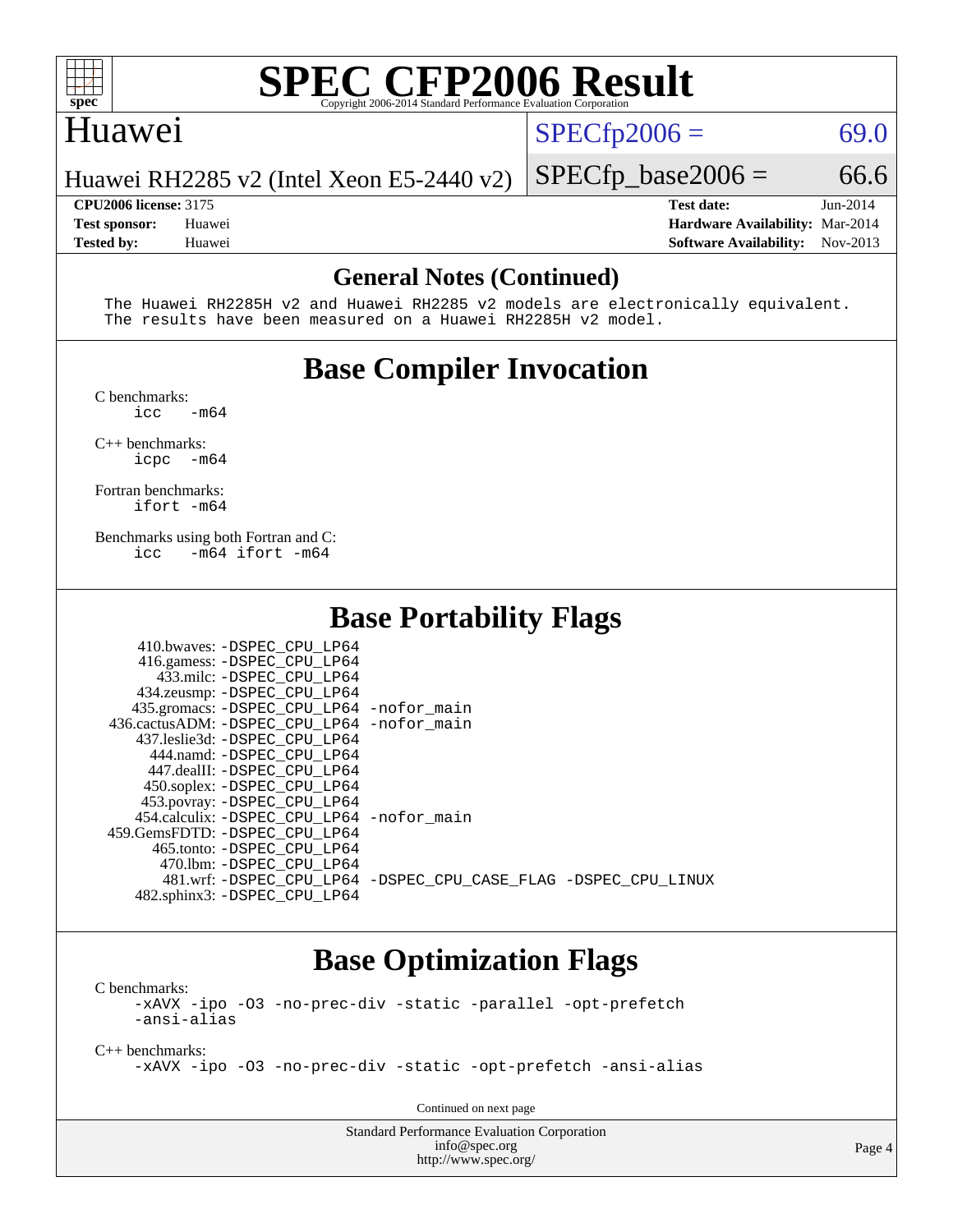

### Huawei

 $SPECTp2006 = 69.0$ 

Huawei RH2285 v2 (Intel Xeon E5-2440 v2)

 $SPECTp\_base2006 = 66.6$ **[CPU2006 license:](http://www.spec.org/auto/cpu2006/Docs/result-fields.html#CPU2006license)** 3175 **[Test date:](http://www.spec.org/auto/cpu2006/Docs/result-fields.html#Testdate)** Jun-2014

**[Test sponsor:](http://www.spec.org/auto/cpu2006/Docs/result-fields.html#Testsponsor)** Huawei **[Hardware Availability:](http://www.spec.org/auto/cpu2006/Docs/result-fields.html#HardwareAvailability)** Mar-2014 **[Tested by:](http://www.spec.org/auto/cpu2006/Docs/result-fields.html#Testedby)** Huawei **[Software Availability:](http://www.spec.org/auto/cpu2006/Docs/result-fields.html#SoftwareAvailability)** Nov-2013

## **[Base Optimization Flags \(Continued\)](http://www.spec.org/auto/cpu2006/Docs/result-fields.html#BaseOptimizationFlags)**

[Fortran benchmarks](http://www.spec.org/auto/cpu2006/Docs/result-fields.html#Fortranbenchmarks):

[-xAVX](http://www.spec.org/cpu2006/results/res2014q3/cpu2006-20140719-30532.flags.html#user_FCbase_f-xAVX) [-ipo](http://www.spec.org/cpu2006/results/res2014q3/cpu2006-20140719-30532.flags.html#user_FCbase_f-ipo) [-O3](http://www.spec.org/cpu2006/results/res2014q3/cpu2006-20140719-30532.flags.html#user_FCbase_f-O3) [-no-prec-div](http://www.spec.org/cpu2006/results/res2014q3/cpu2006-20140719-30532.flags.html#user_FCbase_f-no-prec-div) [-static](http://www.spec.org/cpu2006/results/res2014q3/cpu2006-20140719-30532.flags.html#user_FCbase_f-static) [-parallel](http://www.spec.org/cpu2006/results/res2014q3/cpu2006-20140719-30532.flags.html#user_FCbase_f-parallel) [-opt-prefetch](http://www.spec.org/cpu2006/results/res2014q3/cpu2006-20140719-30532.flags.html#user_FCbase_f-opt-prefetch)

[Benchmarks using both Fortran and C](http://www.spec.org/auto/cpu2006/Docs/result-fields.html#BenchmarksusingbothFortranandC):

[-xAVX](http://www.spec.org/cpu2006/results/res2014q3/cpu2006-20140719-30532.flags.html#user_CC_FCbase_f-xAVX) [-ipo](http://www.spec.org/cpu2006/results/res2014q3/cpu2006-20140719-30532.flags.html#user_CC_FCbase_f-ipo) [-O3](http://www.spec.org/cpu2006/results/res2014q3/cpu2006-20140719-30532.flags.html#user_CC_FCbase_f-O3) [-no-prec-div](http://www.spec.org/cpu2006/results/res2014q3/cpu2006-20140719-30532.flags.html#user_CC_FCbase_f-no-prec-div) [-static](http://www.spec.org/cpu2006/results/res2014q3/cpu2006-20140719-30532.flags.html#user_CC_FCbase_f-static) [-parallel](http://www.spec.org/cpu2006/results/res2014q3/cpu2006-20140719-30532.flags.html#user_CC_FCbase_f-parallel) [-opt-prefetch](http://www.spec.org/cpu2006/results/res2014q3/cpu2006-20140719-30532.flags.html#user_CC_FCbase_f-opt-prefetch) [-ansi-alias](http://www.spec.org/cpu2006/results/res2014q3/cpu2006-20140719-30532.flags.html#user_CC_FCbase_f-ansi-alias)

## **[Peak Compiler Invocation](http://www.spec.org/auto/cpu2006/Docs/result-fields.html#PeakCompilerInvocation)**

[C benchmarks](http://www.spec.org/auto/cpu2006/Docs/result-fields.html#Cbenchmarks):  $\text{icc}$  -m64

[C++ benchmarks:](http://www.spec.org/auto/cpu2006/Docs/result-fields.html#CXXbenchmarks) [icpc -m64](http://www.spec.org/cpu2006/results/res2014q3/cpu2006-20140719-30532.flags.html#user_CXXpeak_intel_icpc_64bit_bedb90c1146cab66620883ef4f41a67e)

[Fortran benchmarks](http://www.spec.org/auto/cpu2006/Docs/result-fields.html#Fortranbenchmarks): [ifort -m64](http://www.spec.org/cpu2006/results/res2014q3/cpu2006-20140719-30532.flags.html#user_FCpeak_intel_ifort_64bit_ee9d0fb25645d0210d97eb0527dcc06e)

```
Benchmarks using both Fortran and C: 
     icc -m64 ifort -m64
```
## **[Peak Portability Flags](http://www.spec.org/auto/cpu2006/Docs/result-fields.html#PeakPortabilityFlags)**

Same as Base Portability Flags

## **[Peak Optimization Flags](http://www.spec.org/auto/cpu2006/Docs/result-fields.html#PeakOptimizationFlags)**

[C benchmarks](http://www.spec.org/auto/cpu2006/Docs/result-fields.html#Cbenchmarks):

 433.milc: [-xAVX](http://www.spec.org/cpu2006/results/res2014q3/cpu2006-20140719-30532.flags.html#user_peakPASS2_CFLAGSPASS2_LDFLAGS433_milc_f-xAVX)(pass 2) [-prof-gen](http://www.spec.org/cpu2006/results/res2014q3/cpu2006-20140719-30532.flags.html#user_peakPASS1_CFLAGSPASS1_LDFLAGS433_milc_prof_gen_e43856698f6ca7b7e442dfd80e94a8fc)(pass 1) [-ipo](http://www.spec.org/cpu2006/results/res2014q3/cpu2006-20140719-30532.flags.html#user_peakPASS2_CFLAGSPASS2_LDFLAGS433_milc_f-ipo)(pass 2) [-O3](http://www.spec.org/cpu2006/results/res2014q3/cpu2006-20140719-30532.flags.html#user_peakPASS2_CFLAGSPASS2_LDFLAGS433_milc_f-O3)(pass 2) [-no-prec-div](http://www.spec.org/cpu2006/results/res2014q3/cpu2006-20140719-30532.flags.html#user_peakPASS2_CFLAGSPASS2_LDFLAGS433_milc_f-no-prec-div)(pass 2) [-prof-use](http://www.spec.org/cpu2006/results/res2014q3/cpu2006-20140719-30532.flags.html#user_peakPASS2_CFLAGSPASS2_LDFLAGS433_milc_prof_use_bccf7792157ff70d64e32fe3e1250b55)(pass 2) [-static](http://www.spec.org/cpu2006/results/res2014q3/cpu2006-20140719-30532.flags.html#user_peakOPTIMIZE433_milc_f-static) [-auto-ilp32](http://www.spec.org/cpu2006/results/res2014q3/cpu2006-20140719-30532.flags.html#user_peakCOPTIMIZE433_milc_f-auto-ilp32) [-ansi-alias](http://www.spec.org/cpu2006/results/res2014q3/cpu2006-20140719-30532.flags.html#user_peakCOPTIMIZE433_milc_f-ansi-alias)

 $470$ .lbm: basepeak = yes

482.sphinx3: basepeak = yes

[C++ benchmarks:](http://www.spec.org/auto/cpu2006/Docs/result-fields.html#CXXbenchmarks)

444.namd:  $-x$ AVX(pass 2)  $-p$ rof-gen(pass 1)  $-p$ po(pass 2)  $-03$ (pass 2) [-no-prec-div](http://www.spec.org/cpu2006/results/res2014q3/cpu2006-20140719-30532.flags.html#user_peakPASS2_CXXFLAGSPASS2_LDFLAGS444_namd_f-no-prec-div)(pass 2) [-prof-use](http://www.spec.org/cpu2006/results/res2014q3/cpu2006-20140719-30532.flags.html#user_peakPASS2_CXXFLAGSPASS2_LDFLAGS444_namd_prof_use_bccf7792157ff70d64e32fe3e1250b55)(pass 2) [-fno-alias](http://www.spec.org/cpu2006/results/res2014q3/cpu2006-20140719-30532.flags.html#user_peakCXXOPTIMIZEOPTIMIZE444_namd_f-no-alias_694e77f6c5a51e658e82ccff53a9e63a) [-auto-ilp32](http://www.spec.org/cpu2006/results/res2014q3/cpu2006-20140719-30532.flags.html#user_peakCXXOPTIMIZE444_namd_f-auto-ilp32)

Continued on next page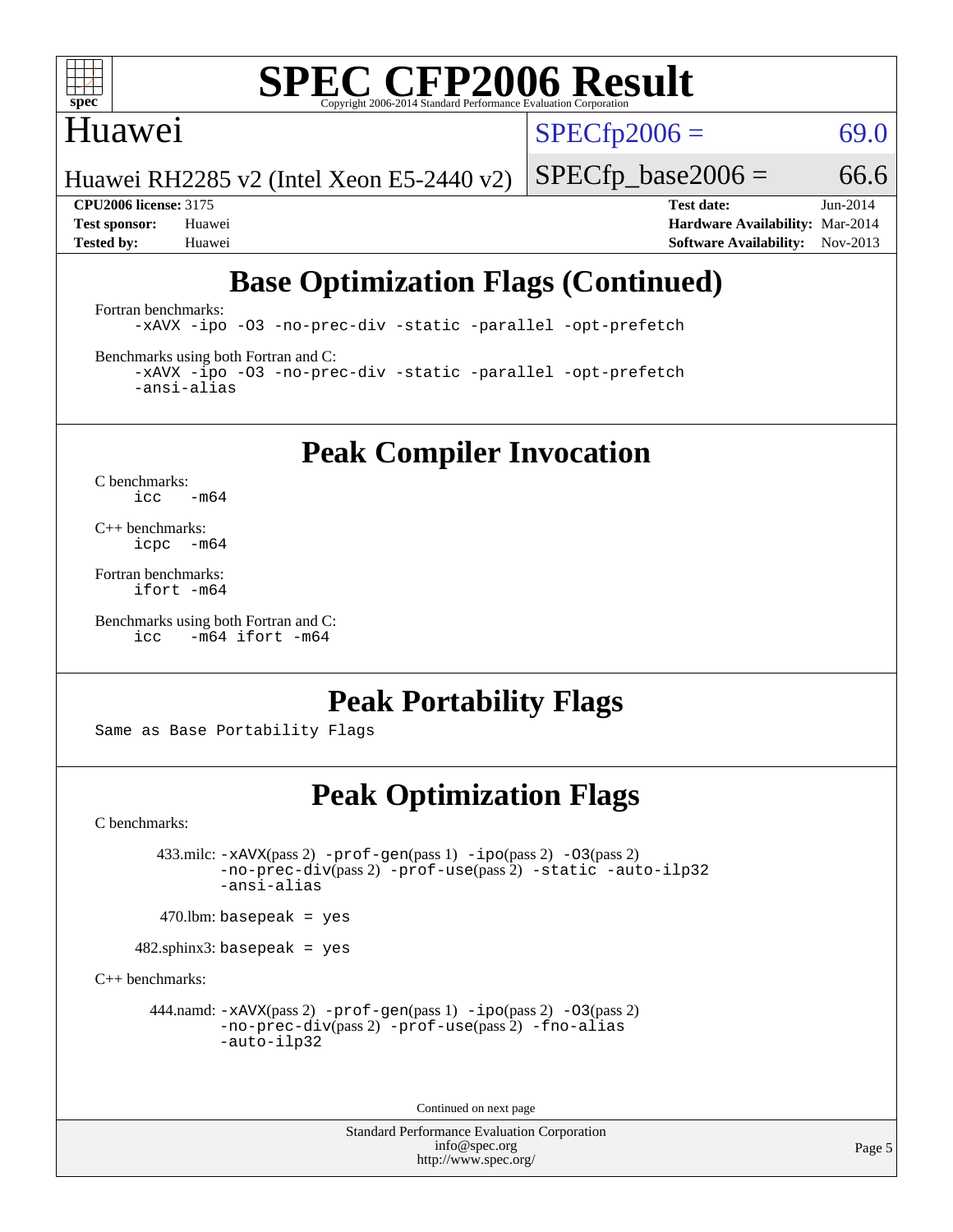

Huawei

 $SPECfp2006 = 69.0$  $SPECfp2006 = 69.0$ 

Huawei RH2285 v2 (Intel Xeon E5-2440 v2)

 $SPECTp\_base2006 = 66.6$ **[CPU2006 license:](http://www.spec.org/auto/cpu2006/Docs/result-fields.html#CPU2006license)** 3175 **[Test date:](http://www.spec.org/auto/cpu2006/Docs/result-fields.html#Testdate)** Jun-2014 **[Test sponsor:](http://www.spec.org/auto/cpu2006/Docs/result-fields.html#Testsponsor)** Huawei **[Hardware Availability:](http://www.spec.org/auto/cpu2006/Docs/result-fields.html#HardwareAvailability)** Mar-2014 **[Tested by:](http://www.spec.org/auto/cpu2006/Docs/result-fields.html#Testedby)** Huawei **[Software Availability:](http://www.spec.org/auto/cpu2006/Docs/result-fields.html#SoftwareAvailability)** Nov-2013

## **[Peak Optimization Flags \(Continued\)](http://www.spec.org/auto/cpu2006/Docs/result-fields.html#PeakOptimizationFlags)**

```
 447.dealII: basepeak = yes
          450.soplex: basepeak = yes
        453.povray: -xAVX(pass 2) -prof-gen(pass 1) -ipo(pass 2) -03(pass 2)
                  -no-prec-div(pass 2) -prof-use(pass 2) -unroll4 -ansi-alias
   Fortran benchmarks: 
         410.bwaves: -xAVX -ipo -O3 -no-prec-div -opt-prefetch -parallel
                  -static
         416.gamess: -xAVX(pass 2) -prof-gen(pass 1) -ipo(pass 2) -O3(pass 2)
                  -no-prec-div(pass 2) -prof-use(pass 2) -unroll2
                  -inline-level=0 -scalar-rep- -static
         434.zeusmp: basepeak = yes
         437.leslie3d: basepeak = yes
     459.GemsFDTD: -xAVX(pass 2) -prof-gen(pass 1) -ipo(pass 2) -O3(pass 2)
                  -no-prec-div(pass 2) -prof-use(pass 2) -unroll2
                  -inline-level=0 -opt-prefetch -parallel
           465.tonto: -xAVX(pass 2) -prof-gen(pass 1) -ipo(pass 2) -O3(pass 2)
                  -no-prec-div(pass 2) -prof-use(pass 2) -inline-calloc
                  -opt-malloc-options=3-auto-unroll4
   Benchmarks using both Fortran and C: 
        435.gromacs: basepeak = yes
    436.cactusADM:basepeak = yes 454.calculix: -xAVX -ipo -O3 -no-prec-div -auto-ilp32 -ansi-alias
           481 \text{.m}: basepeak = yes
                        The flags files that were used to format this result can be browsed at
http://www.spec.org/cpu2006/flags/Intel-ic12.1-official-linux64.20120425.html
http://www.spec.org/cpu2006/flags/Huawei-Platform-Settings-V1.0-IVB-RevG.html
```
You can also download the XML flags sources by saving the following links: <http://www.spec.org/cpu2006/flags/Intel-ic12.1-official-linux64.20120425.xml> <http://www.spec.org/cpu2006/flags/Huawei-Platform-Settings-V1.0-IVB-RevG.xml>